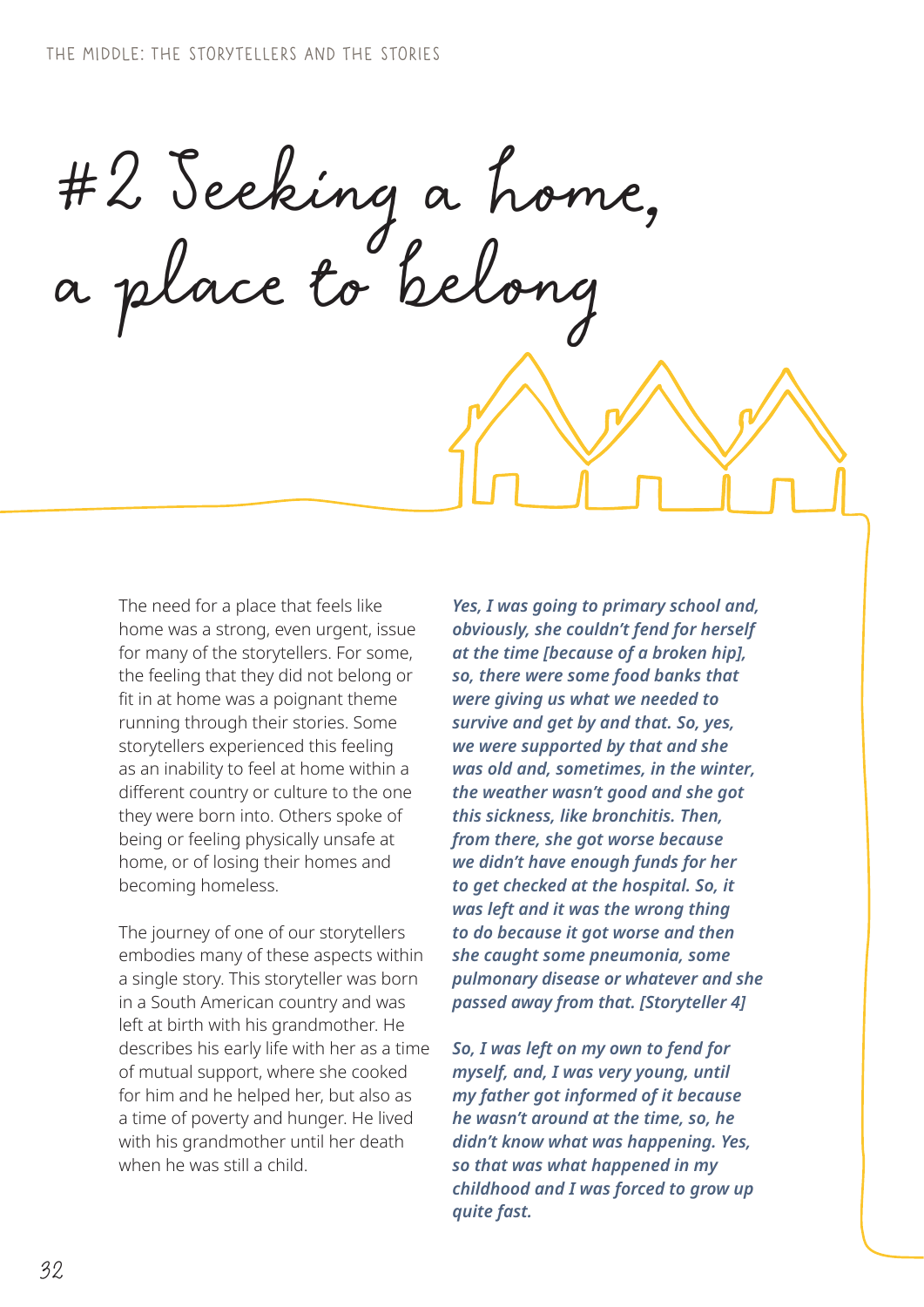This storyteller told us of being with his grandmother when she died, and of being left alone to deal with the immediate aftermath of her death. This early event seems to have been a turning point, and for much of the rest of his story there is a sense of him being left alone to deal with difficult things.

*So, it took a while because he didn't know she had passed away, so, it took about two weeks. Most of the community chipped in to give her a nice burial, so, it was a community thing to say thank you to her because she was a community person. So, when they all chipped in, it was a very good thing and that included the people from the market who chipped a bit in, so, that showed a bit of respect for her. […] So, if you can imagine, the whole community carrying this coffin and blocking off the road and no-one is beeping because they know what is happening, so, it wouldn't set off a riot.* 

*So, all this was happening and I had to handle it and at the time I took it hard because I knew that I wouldn't see her again or speak to her but because I was young, I wasn't really focusing on things at the time even though I felt hurt. It wasn't phasing me, though, and since then it seems that she was the only person there who would show me support and stuff. It was just that little bit difficult to deal with, you know? […] I felt like the people that really needed to come, weren't there and I didn't realise that until years after.*

He spoke about trying to take responsibility for their home after her death, and how this was difficult for him to do. Eventually he moved to live with a local family while he waited for his father to return from England to look after him. This was the first of many experiences of having to leave a home and start again.

He waited for some time to be reunited with his father, with whom he had had little contact since he was very young. Our storyteller then travelled to England with his father.

*I had met my Dad before that, but, he was in the military, he was a military man, so, sometimes, he wasn't able to be there and left me and Nan to deal with things. […] Eventually, after I was living with these people, this family, yes, I was able to go and meet my parents, or, meet my Dad. It was kind of like, you can't really hit a reset button on a human being and say, "Let's reset it or reboot it."*

*You can't do that, so, it was difficult for me to come to another place, let alone, another language, another people, another culture; how the food is, how the weather is. So, it was like a big reset for me, innit? So, I come and I had to fly by myself, and, that, in itself, was a journey, innit? The most I'd ever been in was a van, or a car, like a taxi, so, to get on a plane, for how many hours, on your own when you're only twelve or thirteen. So, it was a big journey, for that alone, innit?*

On moving to England there were many aspects of the culture that he found very different from his home country, and these differences were exacerbated by a language barrier. At times this led to frustrations at school as he was unable to keep up with some of the lessons.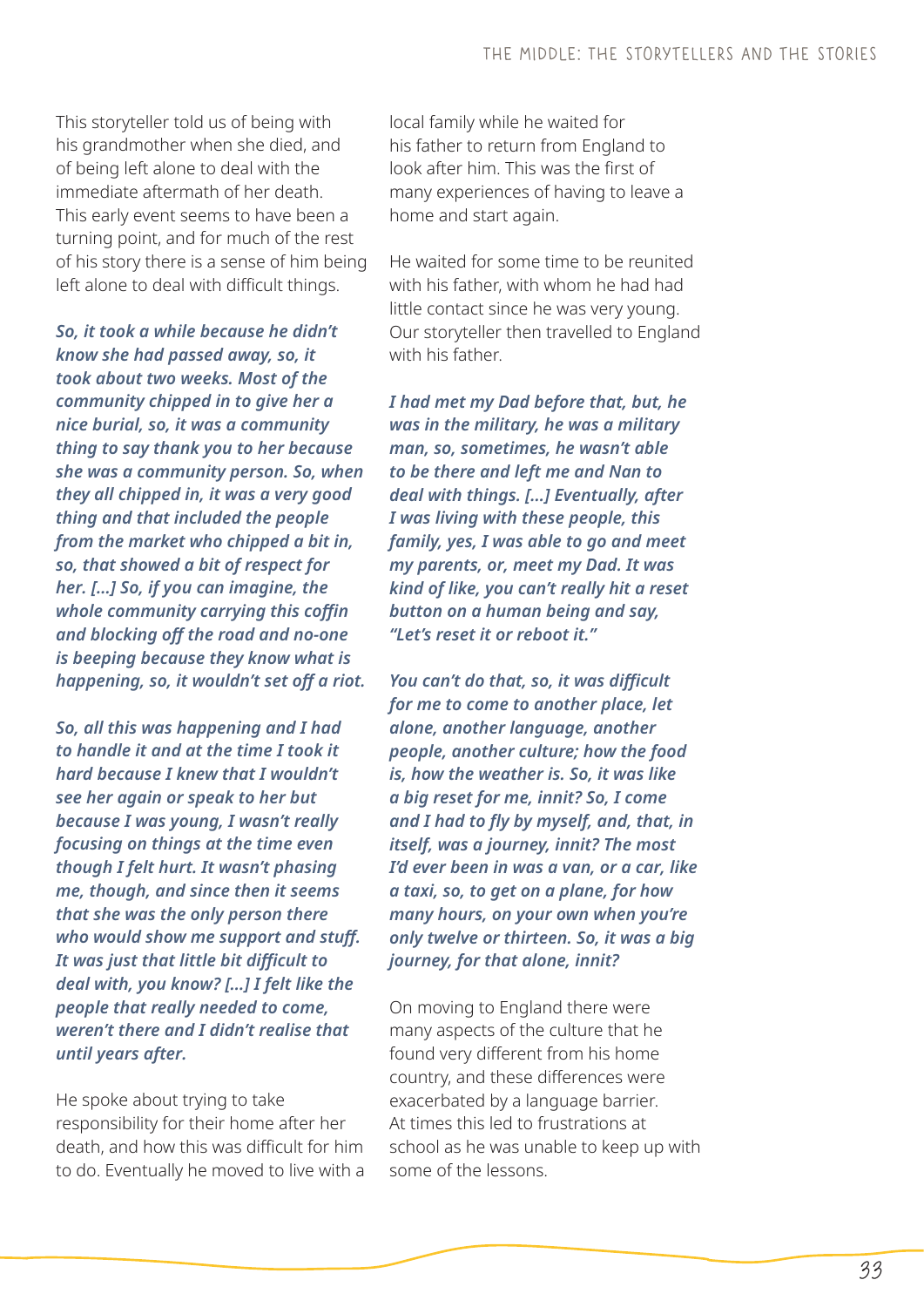*Storyteller: So, from me knowing things a little bit in advance, I would say that education is better here because in [name of South American country,] it's tough. I was already learning algebra and I hadn't even left primary. So, when I was in Year 9 [in the UK], they were just touching algebra and I was like, "Oh, I just remember this." So, in my head, I'm thinking, "What's happening? Am I in front or am I behind?" […] I was way ahead in a way but my language barrier set me back a little bit and I was falling behind a bit in the stages of life and stuff.* 

*Interviewer: So, you said you got a little bit of extra help; was that help actually helping?*

*Storyteller: […] I remember [name of teacher,] oh my days, he was my first support teacher, after the [language] tutor, and I had to miss some lessons because I didn't know the language and things like geography and history. So, things that would involve a lot more language, I would miss and I would go into the library to see [name of teacher] and we'd do our own things and learn from other things and stuff.* 

*So, I remember [name of teacher] as well, he was a cool guy. So, in between that, I was always in some sort of support stuff and I felt that that, kind of, helped, as well, with my progress and stuff.*

The transition to a new home with his father, who had a new family, was also difficult for him. At this point in his story, like in the stories of other storytellers, we picked up on a strong sense of him feeling like he did not 'fit in' at home, or at school.

*[…] I felt like a lodger at the time, not because my Dad didn't like me or don't want me, but because of the rest of the things. He already had his family and he was already married to someone else and I didn't know this person. Like, coming from where I come from, my experience of things, it was difficult for me to get on with things around that area, innit? It seemed difficult for someone who is not my Mum, to tell me things and to tell me what to do and stuff and it was a more equality thing because they already had a kid.*

 *So, everything that the kid did, and you know there are going to be fights, normal things, but it was more of a thing to me, like, "What are you doing?" Like, I was always wrong even though it wasn't me. Or things over my personal things, "Don't touch them." You know, things like that? […] So, obviously, when my Dad came back from work, he would get the lowdown off his wife and it would make me feel bad and it was every time and I was like, "Oh, my days!" And I was like, "You always think it's going to be me."* 

*So, it caused a friction between me and my Dad, whether it was a jealousy thing, I don't know but to me it felt like I wasn't fitting in. I'll always not fit in, I'll always be an outsider. So, yes, that's probably what kicked off that rebellious stage and it showed in the school, innit? Now, I know what ticked me off but at the time, it was just like one of those kids, innit? Yes, and they say the older you get the wiser you get, so, it's learning those things but I did get to a point where I'd just had enough and I was coming to school and was starving through the meal periods and that's maybe why the kids used to bully me. Kids can sometimes be evil and I was just kind of wasting away through the*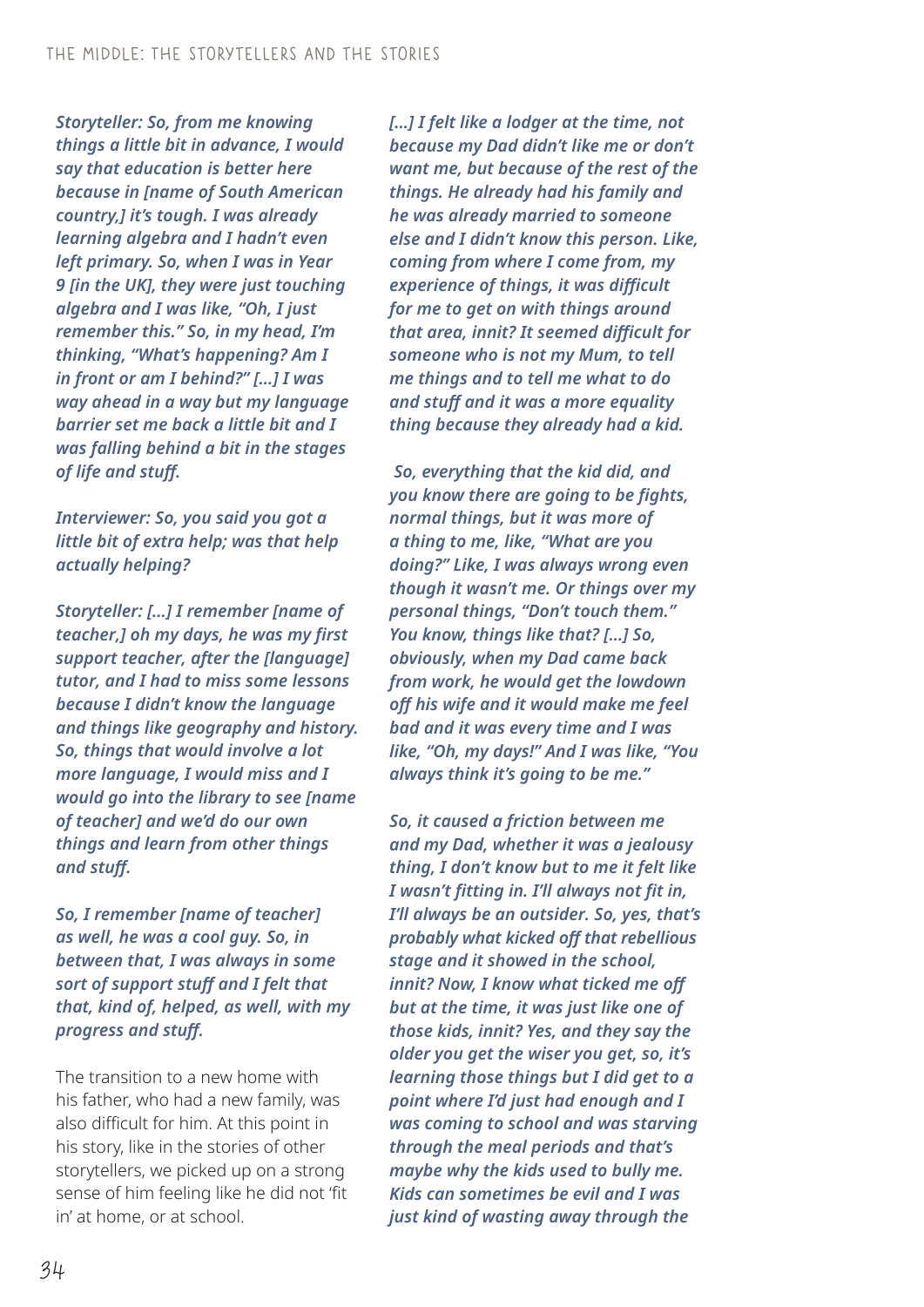#### *pain because kids used to stare if I was eating a little bit faster.*

Disagreements with his father escalated into physical fights and he found himself leaving a home again, this time to stay with a friend.

*Yes, and there was traffic, and somebody got out of their car and saw little old me being chased and they see how my Dad is behaving and they came and said, "Are you alright?" And there was a family member and they took me upstairs and they gave me that option of, "Do you want to go and stay somewhere for the moment?" And I said, "Alright." And there was a period between finishing school and starting college and this is when it was happening, so, I went there and I stayed there for a bit like a month, a couple of months. So, then it got back to me and Dad trying to deal with things but I had a new mate from college, who I stayed with, who lived with his mum and dad and we were doing the same course.* 

*After that I couldn't get a job and couldn't keep up with things, so, I had to sign on and stuff. But there's something in between all that and I still feel like it's not where I should be, it's not where I'm meant to be, you know and I suppose that feeling kind of dragged me down a little bit more, every day, to the point where I just snapped somewhere down the line.*

He attributes this feeling of not having a place to be, of not fitting in, as leading directly to his psychosis. He shares this aspect of his story, of feeling dislocated, of not being where he should be, with some of the other storytellers. When reading these narratives, we, the research team, got a sense of a kind of

spiritual restlessness or homelessness, which in this narrative eventually led to real homelessness.

### *I fell out with my friend over a girl. So, I left home and my friends and I literally became rough sleeping, homeless.*

At this point in his story, he finds himself moving from place to place, living between hostels and staying with friends. He describes having little control over where he lives or how he is able to live in those places. He was eloquent about the emotional response he has to this situation, describing deep feelings of fear, anger, and pain.

*I was kind of falling into that system where I was just going into a loop and they were moving me from one hostel to another hostel, the same part of the thing, innit? It just felt it was building up, the frustration, the anger, the sadness, the fear, everything was building up inside of me and me trying to project it a certain way wasn't helping me at the time. I couldn't project it and lay it all out, so, it just sounded like I was an angry man and they had no time for things like that. So, it was like I was a dog, barking at a wall, and people couldn't see where it was coming from.* 

*They were using people, not just me, other people that were already institutionalised because that felt like prison to me. Like, the prison, the cells, and where I was at the time, some were changing but they were still communal and the people that lived there, the people they were bringing. Things like that and eventually, you just fall down and they don't help you, so, it's like quicksand you just deal with that kind of lifestyle. I was probably living in them for ten years plus.*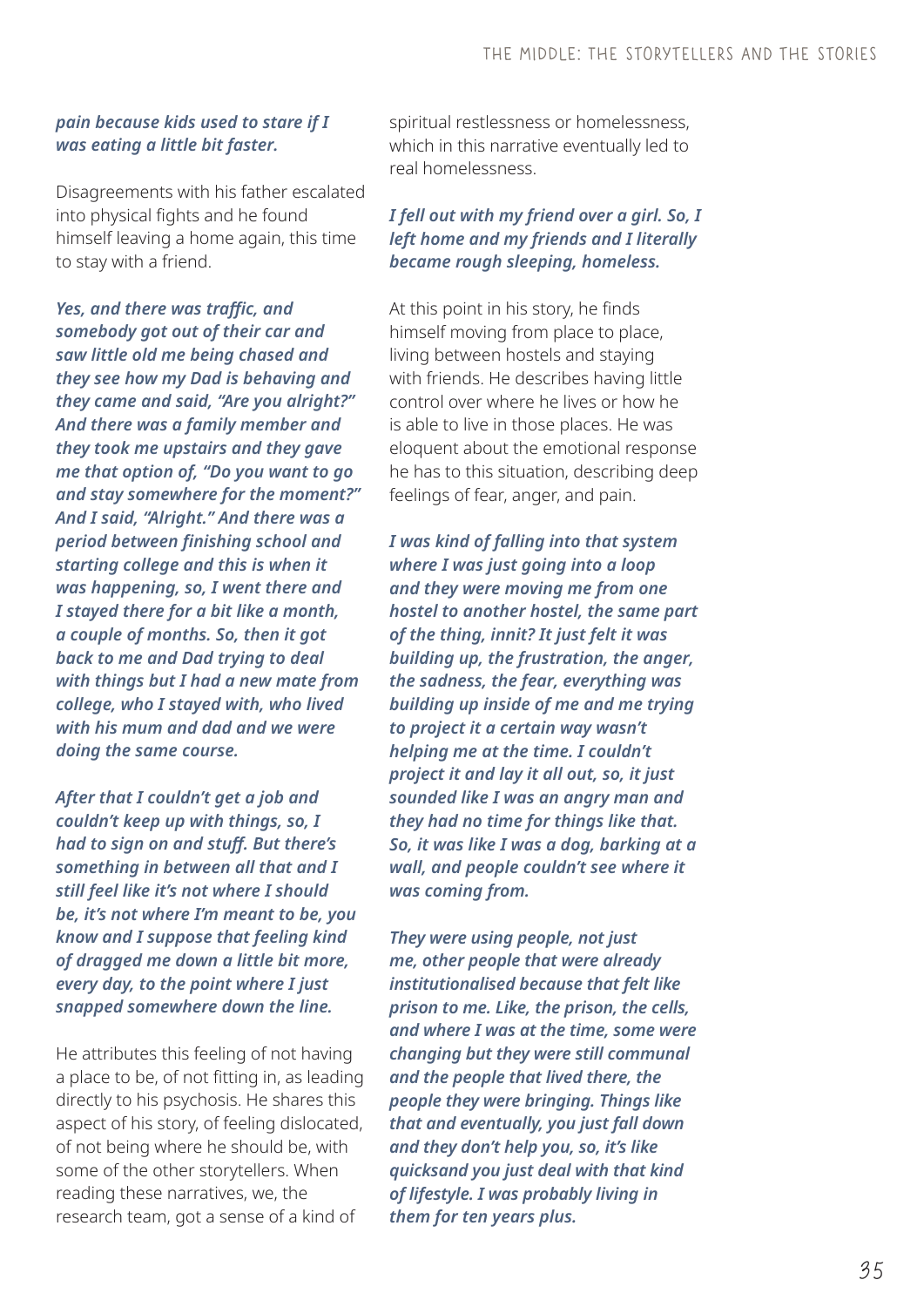The situation made it difficult for him to gain employment or to hold down a job.

*Somehow, I found myself an interview at Sainsbury's and Sainsbury's gave me the job. So, I was working at Sainsbury's for a little bit, mainly a month, two at the most but I literally became homeless because I fell out with my friend. So, the manager saw what was happening, he didn't know but he was suspicious because my clothes weren't clean. What can I do? I'm homeless, I can't wash them and I was trying to go into bookies and wash myself, places like that, trying to survive, innit? Yes, the fella said, "Is there something wrong?"*

*And that's when I laid it all out to him and he said, "You know what, I'm not going to fire you but if you want, you can resign and then that gives you the option to always come back." So, that just means you write something and then I resigned and I gave it to him. I suppose that left it open if I wanted to go back but at the time, there wasn't much for me, like stacking shelves and stuff.*

While he spoke of feeling grateful for the help and support he received in the hostels, he described a life that felt more and more difficult to sustain. He lived alongside people who were heavy drug users and this created situations in which he was exposed to more difficult experiences.

*The only downfall that I would probably say is that they were dealing mostly with people who used to take hard drugs and drink, alcoholics and stuff like that. I made friends with a couple of them and I even witnessed a couple of them dying in front of me because they had too much or whatever and probably, the cold.*

He talked about seeking help from different people and finding many doors closed. At times he described feeling overwhelmed: "I just thought it was like a big monster that I was fighting, and once you take out one, there's another one and then there's another one down here, you know what I mean?" Like other storytellers we spoke to, he describes turning to drugs to cope with his difficulties.

*Yes, that's why I got into the drugs, I started smoking weed and it was like a vicious circle and I was being sucked into all these things that were happening, innit? So, it just felt like there was nothing else for me to do apart from that, so, I'm doing things like that.*

He describes how living in hostel accommodation placed him in close proximity with people who were involved in criminal activities. These people would allow other people involved in crime into the hostel. Through this close contact, the storyteller found himself associating with people who were violent. During this part of his story he describes a life that feels increasingly violent and dangerous, from which he finds it very difficult to remove himself.

*It came down to the thing of opportunity because people like me probably don't have enough opportunity and support around it to follow it through, you know? People are different, you know what I mean? Some people bloom late, so, I was kind of left in that predicament.* 

Through these associations, he himself became involved in violent events and came to the attention of the police, and on occasion was arrested. At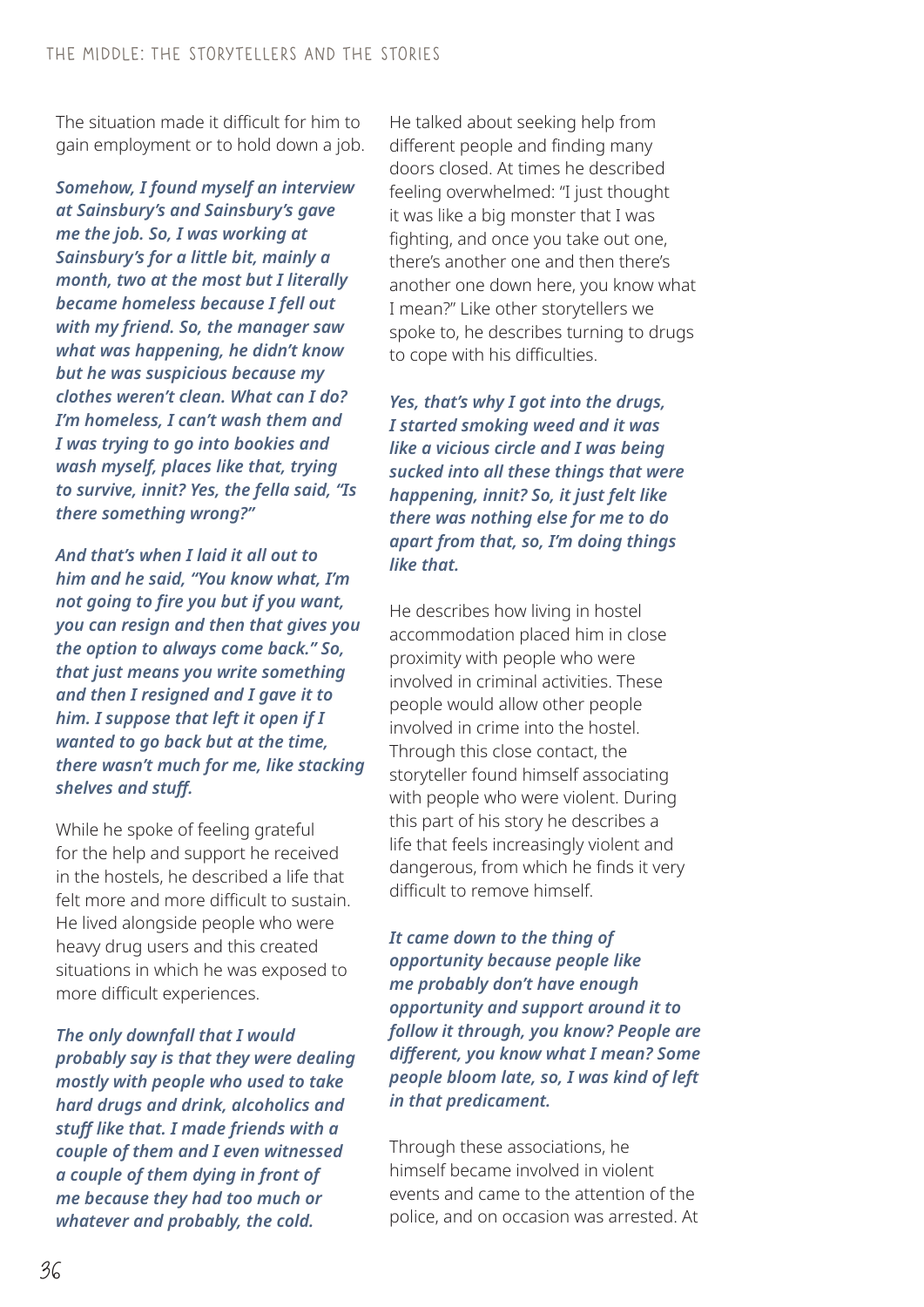the same time, he describes being a victim of crime and of having his room repeatedly burgled, possibly by other residents of the hostel.

*His girlfriend's upstairs on the top floor, my girlfriend's friend is down there just having it all out. His dog has come downstairs and my girl had a little baby in her arms. This is why I switched, yeh? The main issue that I had was he lobbed an iron that was in the laundry room. He picked up the iron and he lobbed it beneath the frame and he hit the baby that she was holding. So, that's what made me see red and that's why I did what I did. The dog's come downstairs trying to bark off and my girl's already afraid of dogs as it is, yeh? Now, he's using the dog, the girlfriend's upstairs using the dog against me.* 

*So, I gave the dog a good kick and the guy's like, "What are you doing to my dog?" And I'm like, "Take your dog away." At that precise moment I felt like I was going to do something with the dog. So, within minutes, and it was like it was all planned, it was all rehearsed. It felt like that because within minutes the police were there and they usually take an hour to 45 minutes to get from [name of police station] to here but they were there within two minutes. And they were there and they were taking me away and it was, "Right, okay. I'm the bad guy, innit?" So, I just said to them, "Just, please, just get on with it." Because there was nothing else to say, there was a little bit of bants and that.* 

During this part of his story it is extremely hard to describe the places he was living in as home; they were often physically insecure and accommodated people who are involved in drug use or violent activities. *After I left that place, as people would say, "from the frying pan into the fire", into that place where I was getting burgled left, right and centre. There's nothing to say and I was going to simple places, like the shop and I'm waiting in the shop and I come back and somebody's broken in and taken this and taken that. It started with small things. I got myself a PS3 after that and finding out that that's gone and all the games and that's the first time. The first, second time, third, fourth, fifth, sixth, seventh. It just got to a point where, third time, I said, "It's someone who lives here." So, I started knocking on everyone's door, I started doing the police's job because they wouldn't want to know, they wouldn't even do that. They would have a laugh about it and they would have the plastic police.*

He spoke of feeling a constant sense of struggle and described finding it difficult to manage the difficult emotions that came with that. Hearing and reading this story, we found it difficult to understand how someone living in such conditions could begin to manage difficult emotions, or indeed, stay mentally well.

He was eventually moved from this environment into new accommodation in a safer area. But moving to this area brought a new aspect of dislocation to his story. His new accommodation was a long way from the places that he had previously been employed or volunteering. Around this time he discovered an interest in photography, which he began to see as a way out of the cycles of violence and rootlessness that he had been caught in. At the time of interview, he was trying to pursue this interest through applying to courses. However, being so far from the centre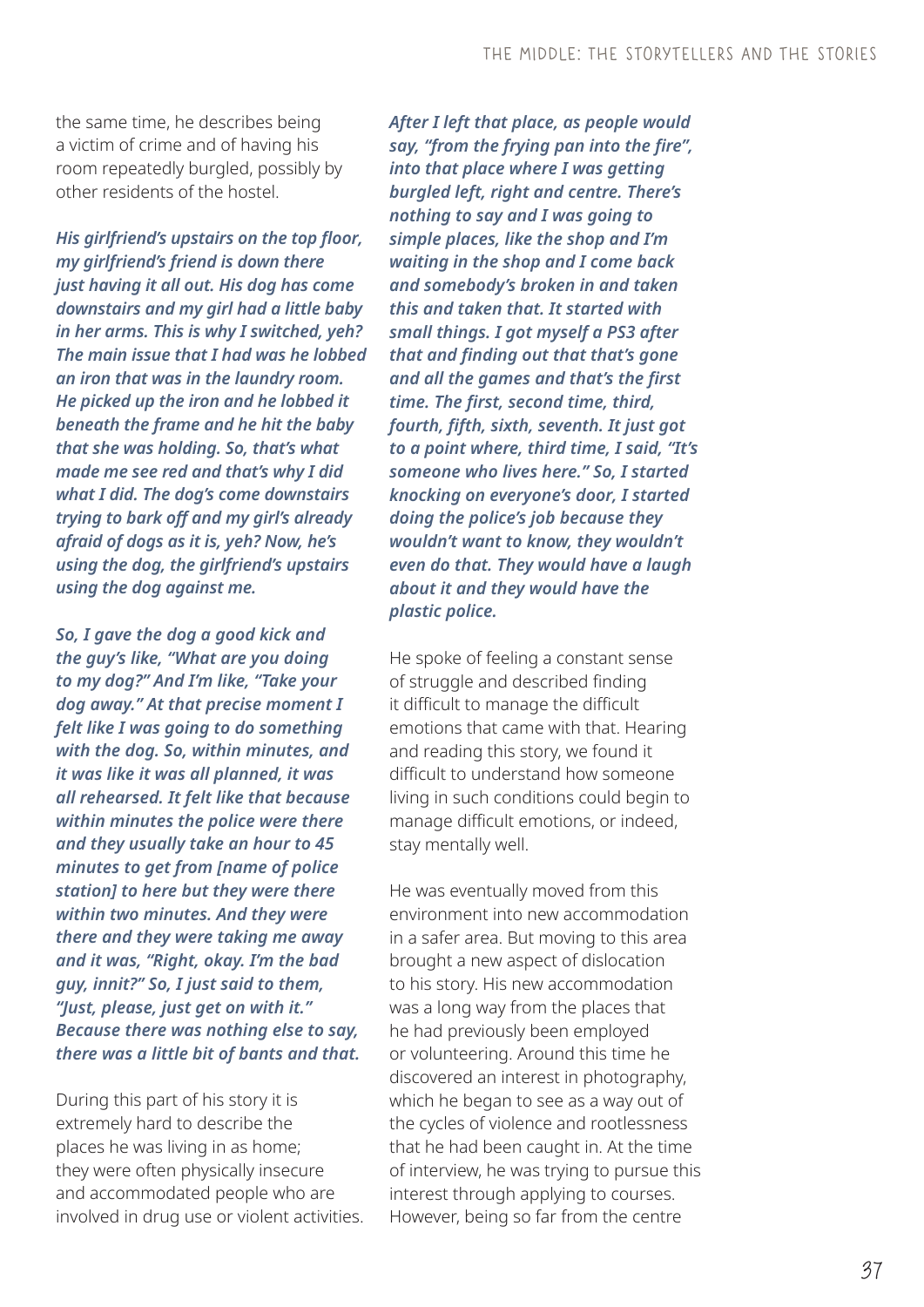of London initially made pursuing this interest difficult.

*So, nothing works but then I saw as my salvation, this thing, that was kind of ongoing but they didn't tell me, "Yes." But they didn't tell me, "No." But I felt that that was another step for me to get out of [name of county] because I was left in the middle of nowhere and even though there were people around and the area was nice and they were trying to help me with things, I felt like I wasn't meant to be there, you know? So, I said to them this is what's happened; I've got family, I've got friends that live in London. Not only that, hopefully, I'm going to follow through this journalism thing and follow through photography because that was the main thing, to get through the journalism.* 

*So, I said, "That's my side of the bargain; could you please put me back in London." And it took two years and this is what I'm saying, the woman that was assigned to see me. Every time she came in, she saw it and the last time she saw it she was like, and I could overhear it because it's so quiet up in the country, that when she went outside, you could hear the woman saying, "Bless him, he literally has nothing. Move him back."* 

This storyteller was eventually moved back into London, where he was placed in a flat that he felt was secure, and where he was able to feel comfortable. However, by this time, years of moving from place to place and living in unsafe housing had taken its toll. He began hearing voices and had what he described as a breakdown, during which he was hospitalised. He described feeling like he was still carrying these

difficult experiences with him when he began using Early Intervention in Psychosis services.

*So, I came to [Early Intervention in Psychosis service], with all these things in my head, so, I knew that something was being done on these things that were happening to me. So, it wasn't just all happening because of my fault, I mean, I made it happen. It wasn't just me, it was a whole team of people that was left in front, on the way, to make it carry on and carry on. So, even up 'til now, I still think it's a carrying on because things, like, if I want to follow a certain path, it will eventually just mess up for me. Not because of my own fault but because of certain people.* 

*I suppose I would like to be independent. So many people don't even own their own house. I think I would like to somewhere down the line be able to afford a home. A house is a house but a home is a home. I would like to try to be more settled and try to help my family, the ones who are in a worse situation. It's difficult because you know there are people who are worse off. You tend to feel a bit bad but that's life. It's the roll of the dice. Some people are born into it and others are successful at things and then there are people who are born into the dark side of things. I think I would like to have a place to call my own and not worry about bills and stuff. I would like a little business. It doesn't have to be here. It could be abroad. It's easier and more manageable here. I suppose that is what I would like to be. I would like to be that person who doesn't worry about certain things like, "Where is my food coming from? Or, "What do I have to do to have a decent living?" That's what I would like to be.*